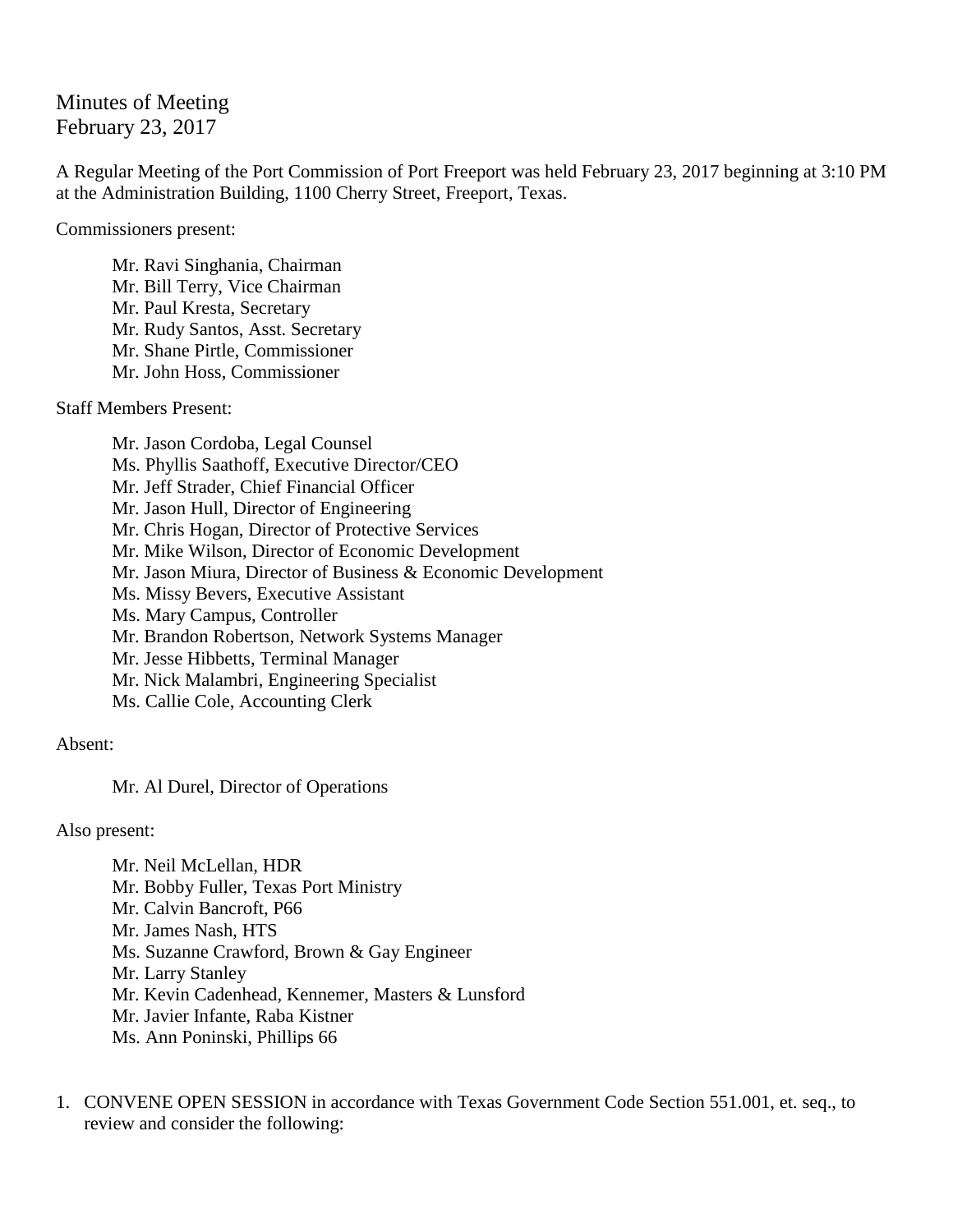- 2. Invocation Mr. Bobby Fuller, Texas Port Ministry
- 3. Pledge of Allegiance: U.S. Flag & Texas Flag
- 4. Roll Call. All members of the Board were present.
- 5. Safety Briefing Mr. Chris Hogan.
- 6. Approval of minutes from the Regular Meeting held February 9, 2017.

A motion was made by Commissioner Kresta to approve the minutes as presented. The motion was seconded by Commissioner Terry with all Commissioners present voting in favor of the motion.

- 7. Reports from Executive Staff:
	- A. Receive report from Executive Director/CEO on activities and matters related to administrative affairs. Port tenant updates, USCOE, rail issues, AAPA Committees, leases, contracts, upcoming Port and civic events and other related administrative affairs.

Ms. Saathoff reported on the milestone TSP meeting with the USCOE stating the plan selected will give additional width in the bend of the channel (around the Dow thumb) taking it to 400 feet. Additionally, authorization for the widening will not have to go back to Congress, rather it can be handled in house by the Corps.

Staff is working with Congressman Randy Weber to submit a letter to President Trump emphasizing the importance of Texas Ports, specifically Port Freeport and the project we have authorized.

Meeting tomorrow with Representative Joe Barton in Dallas. Commissioners Singhania and Hoss will also be attending.

Ms. Saathoff and Commissioners Singhania and Hoss spent the day in Austin attending various meetings and meeting with newly appointed members of the House Select Committee on Texas Ports. Also met with Representative Bonnen on key issues and attended the TPA Legislative Reception. The Port has filed testimony with Senate Finance Committee in support of TxDOT budget that would dedicate funds to port related projects.

Ms. Saathoff gave State of the Port presentation to Friends of the River annual meeting February 18. At the meeting, it was announced the project to reopen the mouth of the San Bernard River is receiving funds through the RESTORE Act. March 1, Friends of the River board members will be here for a tour of the Port.

Manrique Bermudez with Chiquita will be taking over as Director of U.S. & Tropics Operations.

The ballot position drawing for the Election has been posted and will be held February 27 at 2:00 pm. The Election is May 6 with early voting beginning April 24.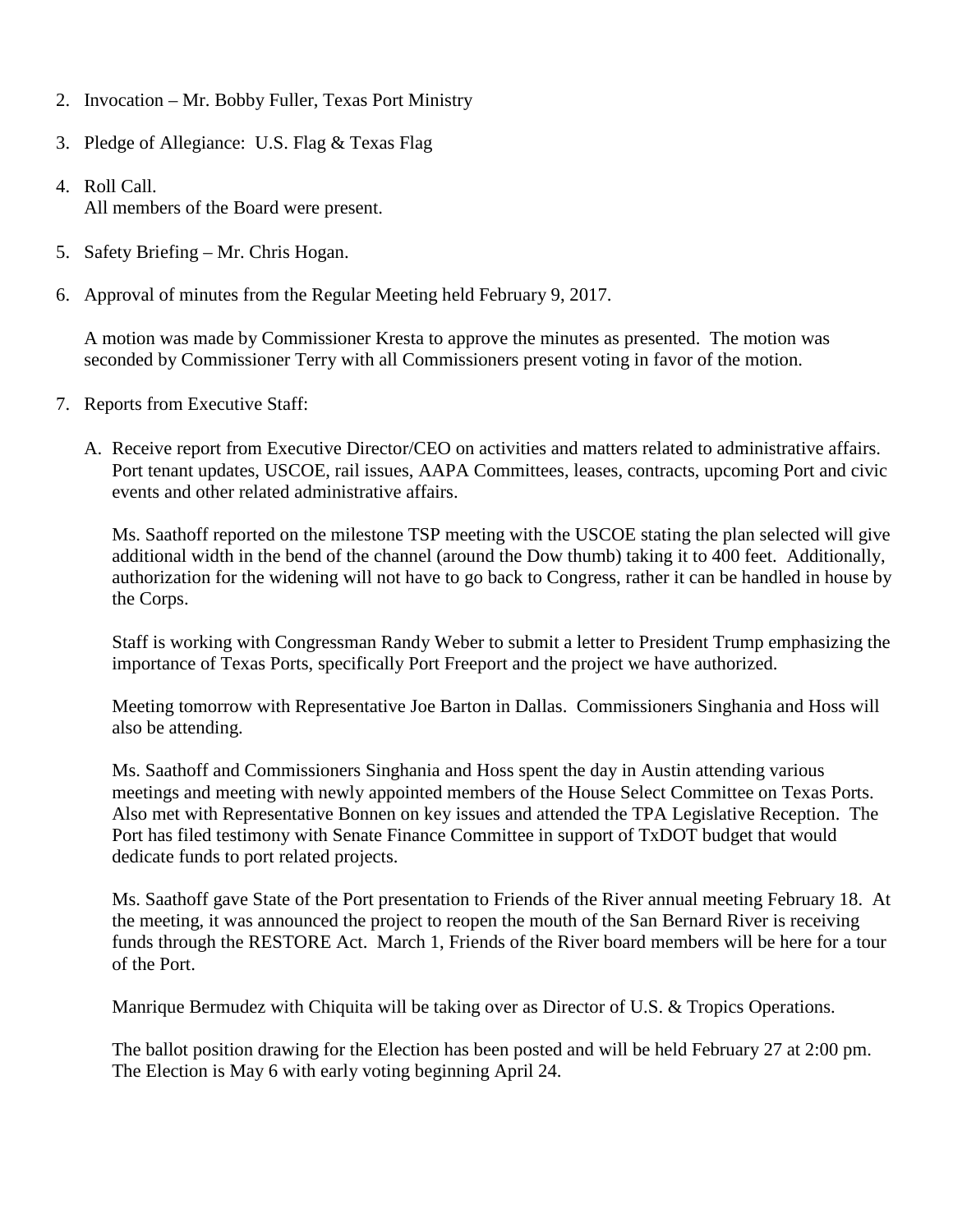B. Receive report from Chief Financial Officer on monthly activity and matters related to financial results, investments, insurance, leases, real property matters and other related administrative affairs.

Mr. Strader gave a brief financial presentation and update to the Commission.

In addition, Mr. Strader reported the Port has timely filed its annual filing requirement for entities who have the power of eminent domain.

The Market Compensation study has begun with the data gathering phase of the project. Once this is complete, the next phase will be the classification review.

Lastly, the Port was able to pick up a property on East Sixth Street through the Tax Sale February 7.

C. Receive report Director of External/Governmental Affairs on activities and matters related to federal, state and local governmental affairs, Port tenant updates, USCOE, rail issues, HGAC/TPC, Committees, upcoming Port and civic events and other related governmental affairs.

Ms. Kile has completed the  $21<sup>st</sup>$  walk thru for the new houses and anticipates closing next week.

Additionally, the 17<sup>th</sup> Annual Take-A-Child Fishing Tournament is May 13 at Freeport Municipal Park. To date, the Port has 28 sponsors committed.

A tour of the Port is scheduled for Friends of the River March 1.

D. Receive report from Director of Engineering on activities and matters related to Freeport Harbor Federal Channel, capital projects and other projects, Hydrographic Report and other related facility engineering matters.

Mr. Hull reported that a draft list was released from RESTORE Texas with the lower San Bernard River ecosystem, Village of Surfside groin and Quintana Beach fishing pier were selected for Brazoria County. The Port did submit an application to take dredge material and nourish the beach on Wolf Island however, we were not selected. Brazoria County was the largest recipient of the funds/recognition.

E. Receive report from Director of Operations on activities and matters related to operations, vessel activity, tonnage and other related port operation matters.

In Mr. Durel's absence, Jesse Hibbetts reported on January numbers which include a bagged rice vessel, one limestone vessel and HTS (Hoegh) with seven vessels which include importing/exporting over 5,000 vehicles. One project cargo vessel in January brought in over \$170,000 in wharfage. Mr. Hibbetts shared pictures of the project cargo which utilized the Gottwald Crane to unload fans as part of the Freeport LNG Project. Dole numbers have increased in January due to melon season beginning, averaging about 35 extra containers per week. Year to date vessel traffic is up to 95, as compared to prior year of 88. Additionally, Mr. Hibbetts stated an item has been added to the Recap Summary within the Operations report to show meetings and agendas he and Mr. Durel have been attending for the month.

F. Receive report from Director of Protective Services on matters related to safety meetings/injury report, security meetings, EMS update and other related safety, security and environmental matters.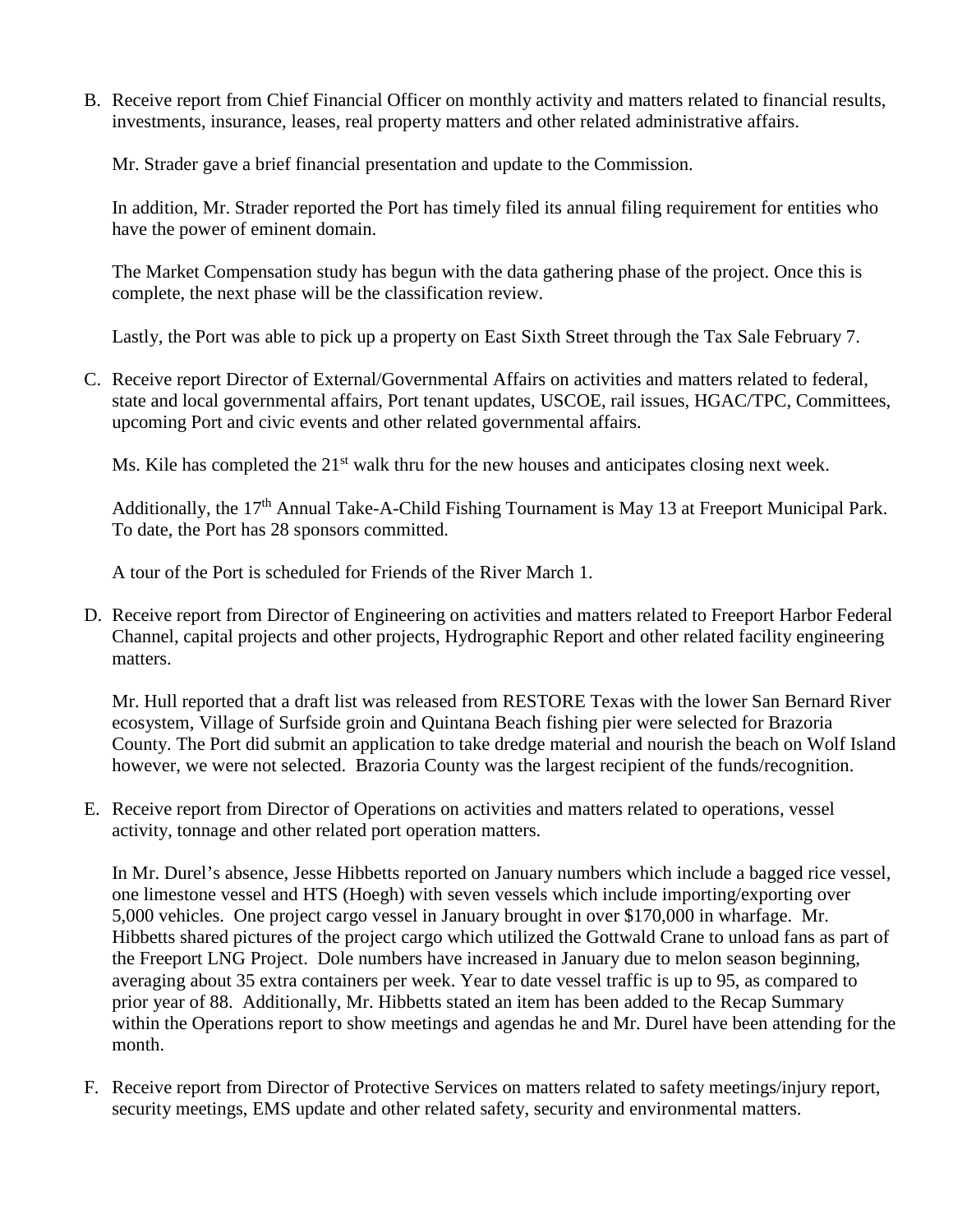In addition to his written report, Mr. Hogan explained the low number for November data for gate operation. Since the board meeting was moved to December 1, this only allowed reporting for twothirds of the month. The corrected number is reflected in the current report.

The Port was approved by Texas DPS & DHS to host a Marine Vessel Response class. The class will be paid for by DHS, we provide the facility. This is an introductory course for emergency service operators. To date, we have 15 responders.

Lastly, Mr. Hogan gave a brief presentation and update for Emergency Actions Plans (EAP) which include five separate documents for Administration Building, Emergency Operations Center, Operations/Maintenance and Port-wide. Commissioner Hoss stated that the Security/Safety Advisory Committee previously received an update on the EAPs and want to commend the staff on the development of the plans and urge staff to review the plans on an annual basis as needed. Commissioner Singhania inquired about tenant plans. Mr. Hogan stated they are required to have a safety plan/program and are in the progress of requesting those plans to review. This topic was also discussed at the last Tenant Safety Meeting.

G. Receive report from Director of Business & Economic Development on activities and matters related to industry meetings and Port presentations, Port events, and other related trade development or community relation matters.

Mr. Miura reported that he will be traveling the next two weeks, attending the Trans-Pacific Maritime Conference and Finished Vehicle Logistics to promote the Port. Website visits were up to 699 in the previous week. Target visits is 3,000 for the month. He also discussed upcoming East Coast travel to visit with various carriers in Florida to attract them to Port Freeport to add additional liner services to our portfolio.

- 8. Receive report from Commissioners on matters related to:
	- A. February 9 Security/Safety Advisory Committee Commissioner Hoss reported again the Committee wanted to commend staff for the development of the EAPs. He also reported attending the TSP meeting in Galveston, Nexus Group meeting February 16, Rail District February 17 and Friends of the River meeting February 18. Additionally, he also attended meetings in Austin along with Ms. Saathoff and Commissioner Singhania.
	- B. February 9 & 23 Strategic Planning Advisory Committee Commissioner Pirtle reported the committee discussed potential exchange properties within Freeport, change order for three additional homes and the project for building 20 additional houses and requirements from the City. Insurance related to these houses was also discussed. Underwater inspection of docks was also discussed and is on the agenda for approval. Commissioner Pirtle reported attending Andy Meyers Breakfast and Rail District meeting held February 17, Friends of the River February 18, the Lincoln-Reagan Dinner and the Corps TSP meeting in Galveston. In addition, he participated on a panel with emergency leaders, which focused on millennials and encouraging their participation with the community.
	- C. February 23 Finance Advisory Committee Commissioner Terry reported the committee met earlier to discuss the property, boiler and maintenance and terrorism insurance which will be on the agenda for approval in addition to the Comprehensive Annual Financial Report. Discussion was also had regarding brokerage services which will be brought to the Board for approval March 23. Commissioner Terry thanked the finance staff for their work on the annual report.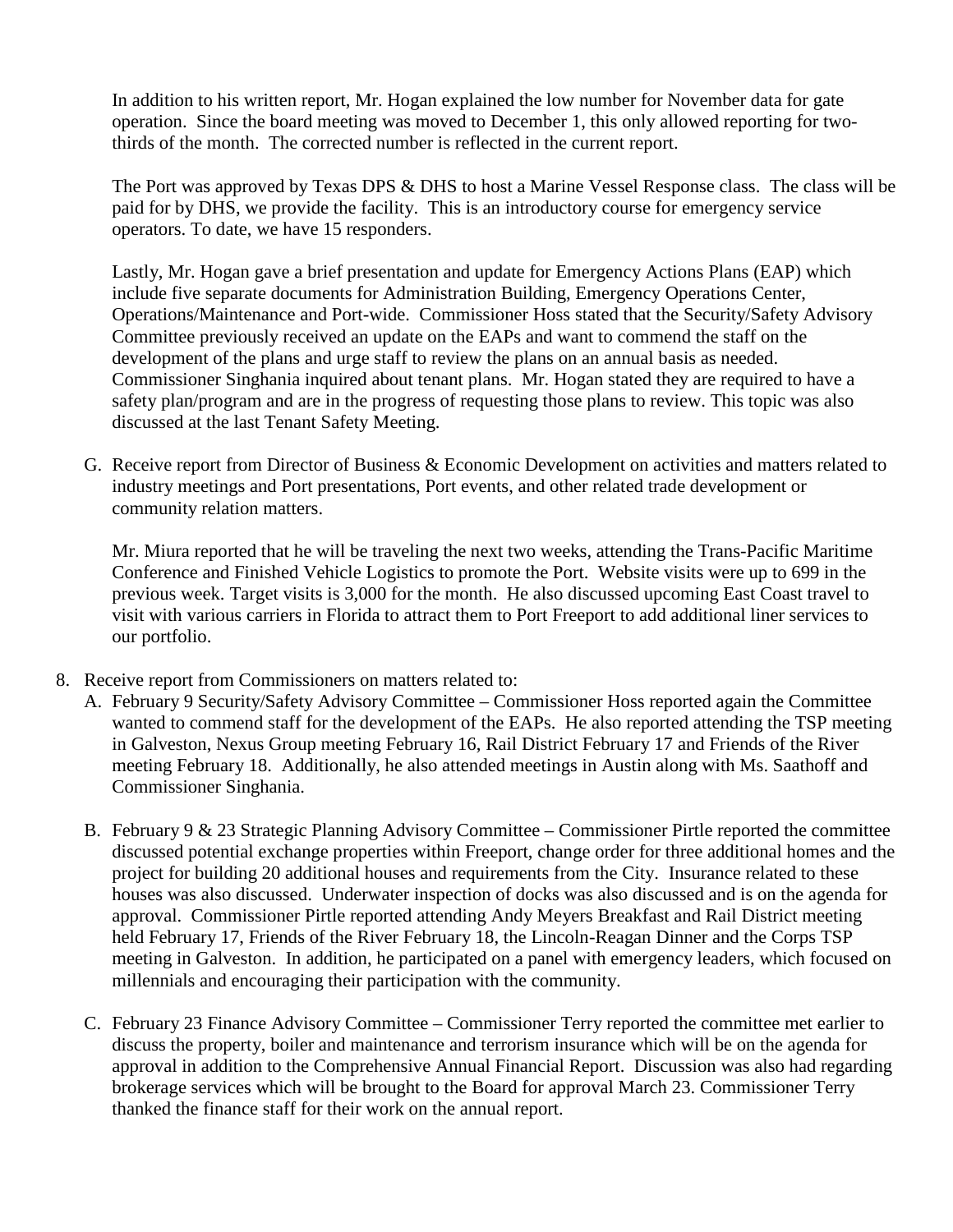- D. February 23 Personnel Advisory Committee Commissioner Kresta reported the committee discussed a modification to the Port Policy regarding attendance/compensation of absences. This policy will be brought before the Board later today.
- E. Meetings and conferences attended, Port presentations and other related Port Commission matters.

Commissioner Singhania commended Jason Miura on work with Rail District adding that with the addition of Project Manager, Freese & Nichols, things will continue to move in the right direction. Ms. Saathoff stated that arrangements could be made for Freese & Nichols to give the Board on overview of the path forward for the Rail District. Commissioner Singhania also reported attending the Nexus Group meeting and the Corps TSP meeting as well as meetings in Austin.

## 9. Public Comment

There were no public comments.

10. Approval of Change Order No. 2 with Tegrity Homes in the amount of \$439,125.00 for the New Housing Project 2016.

The Change Order before the Board is to build three additional houses on the existing contract which will max out the amount that can be added to the contract. Mr. Hull stated the committee has reviewed the change order and recommends approval.

A motion was made by Commissioner Pirtle to approve the Change Order. The motion was seconded by Commissioner Kresta with all Commissioners present voting in favor of the motion.

11. Approval of a Professional Services Agreement with Moffatt & Nichol in the amount of \$79,800.00 for the Underwater Inspection of Docks 1, 2, 3, 5 and 7.

Commissioner Pirtle stated that the agreement has been review by Strategic Planning Advisory Committee and recommends approval. Inspection of the docks will be done regularly.

A motion was made by Commissioner Pirtle to approve the agreement. The motion was seconded by Commissioner Hoss with all Commissioners present voting in favor of the motion.

12. Approval and award of contract for Property, Boiler & Machinery, and Terrorism coverage as recommended by Arthur J. Gallagher & Co. in the amount of \$763,560.00 for a term of 1 year beginning March 1, 2107.

Ms. Campus stated that Lloyds of London honored their agreement from last year to provide a two-year policy at the same rate. The broker of record Arthur J. Gallagher performed an extensive review, is recommending we move coverage to XL Insurance America which will give a slight savings in boiler and machinery coverage. Terrorism coverage through Gallagher Lloyds of London saw a savings as well as increase in coverages. Overall, the Port will see a savings of \$6,389.00 with Gallagher's research.

A motion was made by Commissioner Terry to accept the bid and approve the contract as recommended. The motion was seconded by Commissioner Santos with all Commissioners present voting in favor of the motion.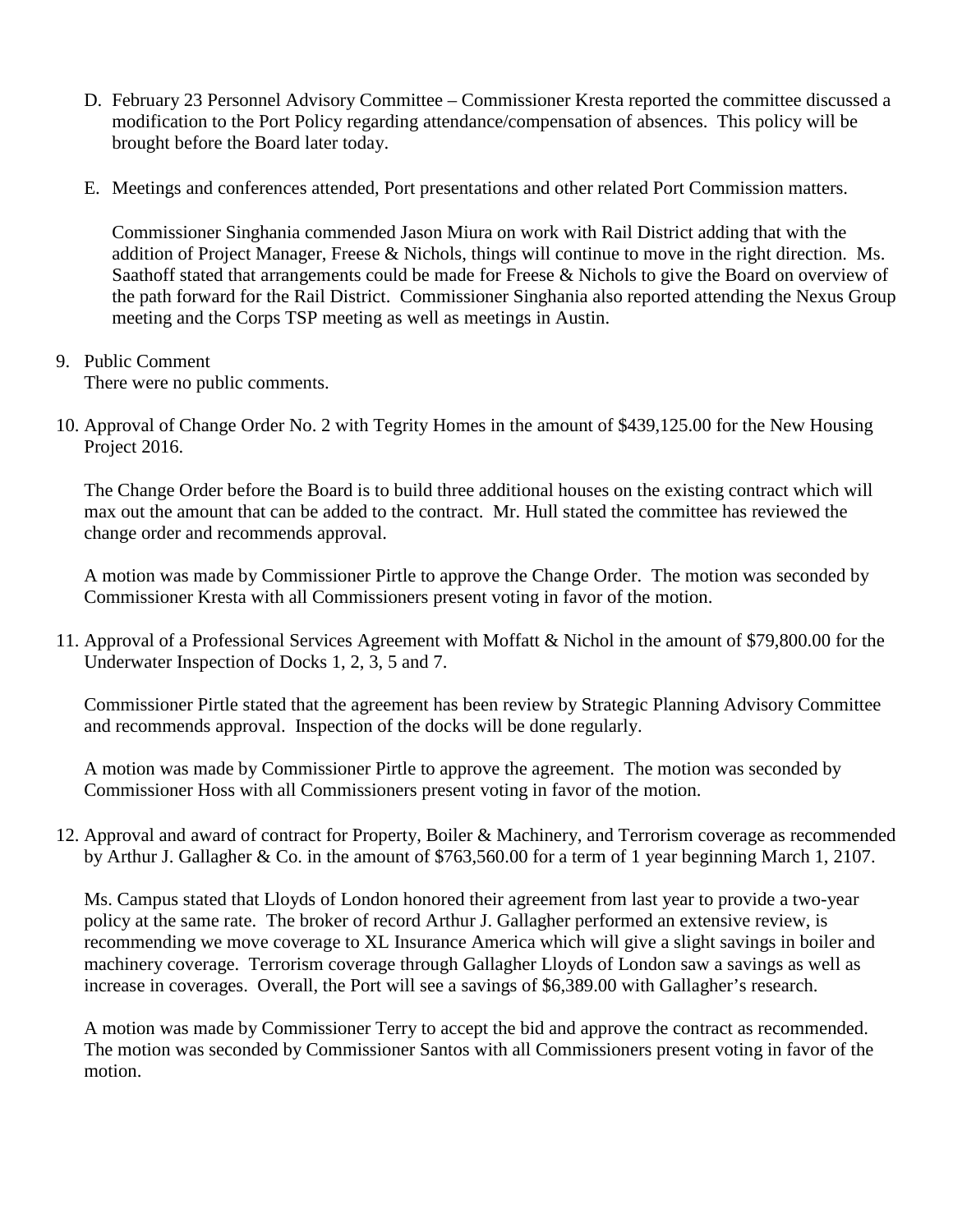13. Adoption of a Resolution Ordering an Election to be held May 6, 2017 for the purpose of electing two Port Commissioners, Positions 1 and 2. Ms. Saathoff noted that according to the calendar published, an election for a uniform general election should be called by the 78<sup>th</sup> day prior to election day, which would have been February 17 by 5:00 p.m. The Port is proceeding with ordering the election. The law provides that not ordering an election timely does not

A motion was made by Commissioner Terry to approve the resolution. The motion was seconded by Commissioner Kresta with all Commissioners present voting in favor of the motion.

affect the validity of the election and has been confirmed with the Secretary of State.

14. Approval of a Joint Election Agreement and Contract for Election Services between Brazoria County and Port Freeport for the May 6, 2017 Election.

A motion was made by Commissioner Kresta approve the agreement and contract for an approximate amount of \$6,000.00. The motion was seconded by Commissioner Terry with all Commissioners present voting in favor of the motion.

15. Approval of financial reports presented for the period ending January 31, 2017.

A motion was made by Commissioner Terry to approve the financial report as submitted. The motion was seconded by Commissioner Santos with all Commissioners present voting in favor of the motion.

16. Approval of the FY 2016 Comprehensive Annual Financial Report.

Kevin Cadenhead, partner with Kennemer, Masters & Lunsford has assisted Port staff in developing the annual financial report and presented three letters related to the report which include an unmodified opinion letter, control around financial reporting and a letter describing various aspects of the audit. Mr. Cadenhead went on to state that all letters are clean with no deviations made during audit and no issues detected.

Mr. Strader added that 2016 was a record year in cargo volumes coming in at \$3 million tons. Operating revenues were at \$21.7 million which have doubled over the last 10 years. Combined operating revenues and expenses, operating income came in at \$5.7 million. Marginal profitability hit a 10-year high mark at 26.2%. Net position remains strong with adequate cash and investment holdings to fund upcoming capital investment projects as well as to maintain the bond rating needed for potential bond issues. Statement of cash flows more than doubled from 2015 to 2016. Efforts have been made to rebuild the investment reserves where approximately \$22 million in cash to replenish our reserve.

A motion was made by Commissioner Terry to approve the report. The motion was seconded by Commissioner Hoss with all Commissioners present voting in favor of the motion.

17. Adoption of a resolution approving the acceptance of the Port's portion of proceeds received from high bidders on delinquent tax property held in trust by Brazoria County, Texas and authorizing the Chairman to join in conveyance to high bidders.

A motion was made by Commissioner Pirtle to approve resolution. The motion was seconded by Commissioner Terry with all Commissioners present voting in favor of the motion.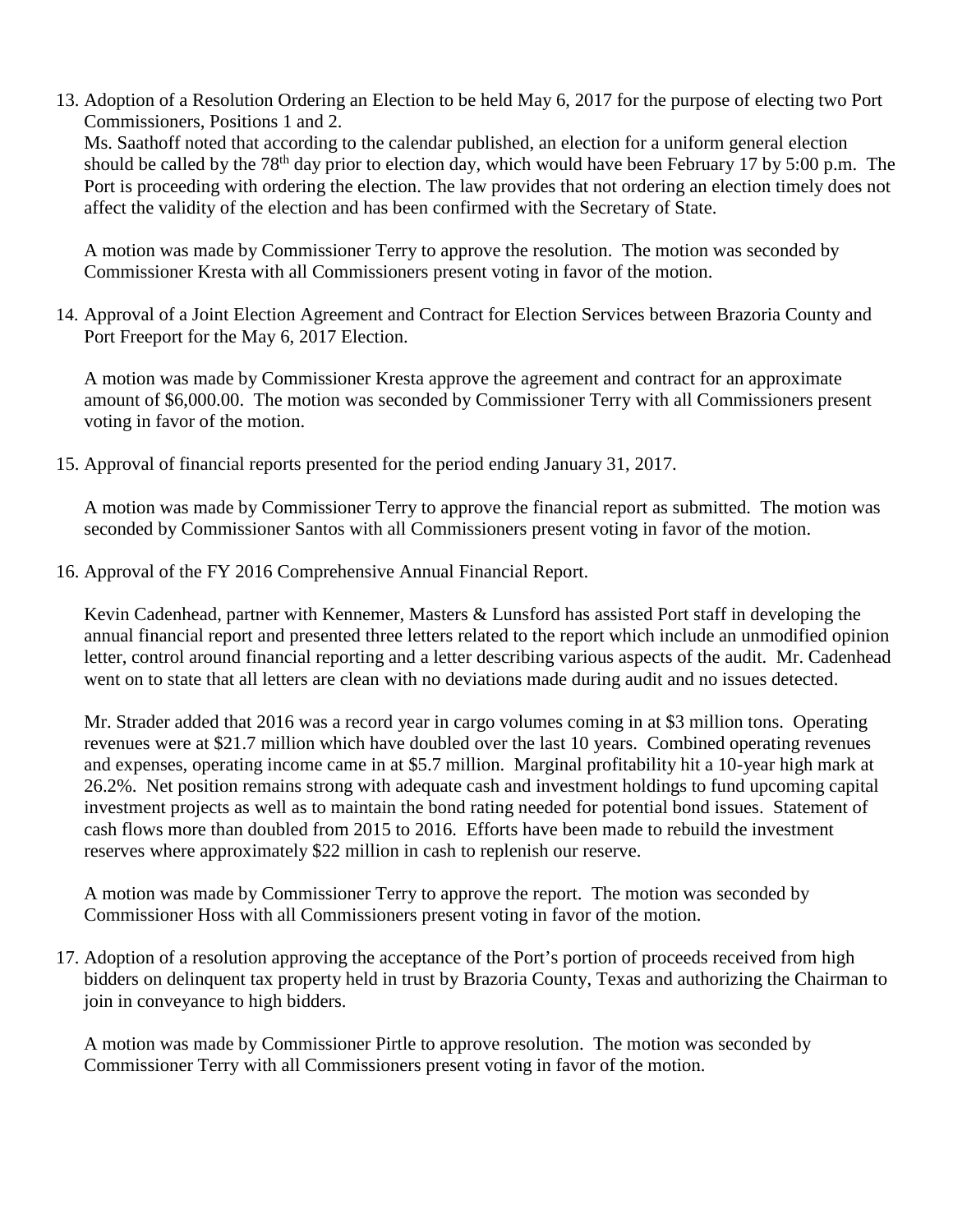18. Approval of Port Policy 5.4 – Sick Leave.

Ms. Saathoff explained that the way annual sick leave was previously written was somewhat complicated and measured by a January 1 start date. If an individual started beyond January 1, they were not getting the full 80-hour benefit until they had completed 3 years of service. Staff is proposing a modified version that allows a monthly accrual that is calculated from the hire date. This was presented to the Personnel Committee and they have recommended wording clean up as well as looking at conversion of unused sick leave at the end of the year to vacation hours that is also in the policy. For now, staff is asking the Board to approve the change in acquiring sick leave, but will bring back the policy with all modifications at a later date.

A motion was made by Commissioner Kresta to approve changes to the policy by staff as noted in red. The motion was seconded by Commissioner Hoss with all Commissioners present voting in favor of the motion.

19. Approval of Commissioners travel for May 2017.

Ms. Saathoff stated that the AAPA Commissioners Seminar will be held in Indianapolis, IN May 16-17 and wanted to get approval on record for planning purposes.

A motion was made by Commissioner Terry to approve the travel for all Commissioners interested in attending the seminar. The motion was seconded by Commissioner Kresta with all Commissioners present voting in favor of the motion.

20. Receive update from staff regarding the Brazoria-Fort Bend Rail District and the Brazoria-Fort Bend Nexus Group.

In addition to his report submitted, Mr. Miura stated the current financial statement reflects a balance of \$98,289.51 with \$2,957.40 in liabilities. All sponsoring agencies have approved reimbursement agreement to fund Rail District an additional \$50,000. Meeting is scheduled for February 24 with Freese & Nichol to review Task Order No. 1 to outline the project master plan. A special meeting will be held February 25 in Sugarland to discuss resolution of support and anticipated travel. The next regular meeting will be March 17 in Freeport. Mr. Miura also stated the current proposed legislation is still in Representative Miller's office. Andrews Kurth is in contact with the office to receive any amendments they may have, so this can be turned around quickly before the March 10 deadline.

Ms. Saathoff stated the next meeting of the Nexus Group will be March 22 at 2:00 p.m.

- 21. EXECUTIVE SESSION in accordance with Subchapter D of the Open Meetings Act, Texas Government Code Section 551.001, et. seq., to review and consider the following:
	- A. Under authority of Section 551.071 (consultation with attorney) for discussion regarding:
		- 1. Consultation with attorney regarding a Purchase Contract in the amount of \$65,000.00 for property located at 310 E. 8<sup>th</sup> Street.
	- B. Under authority of Section 551.072 (deliberation of real property) for discussion regarding:
		- 1. The potential exchange, lease, or value of real property located at Port Freeport, including but not limited to Parcels 7, 8, 10, 26, and 37.